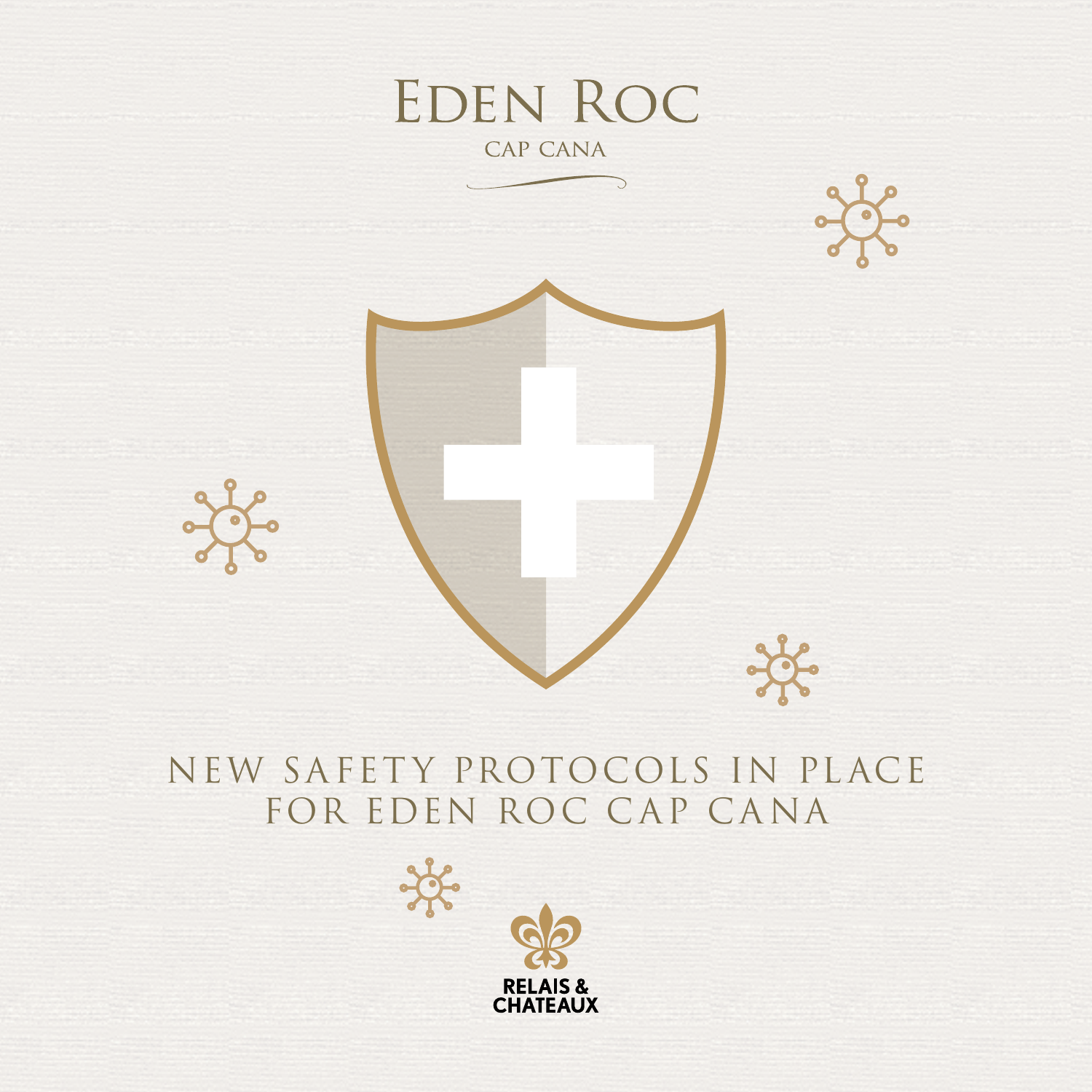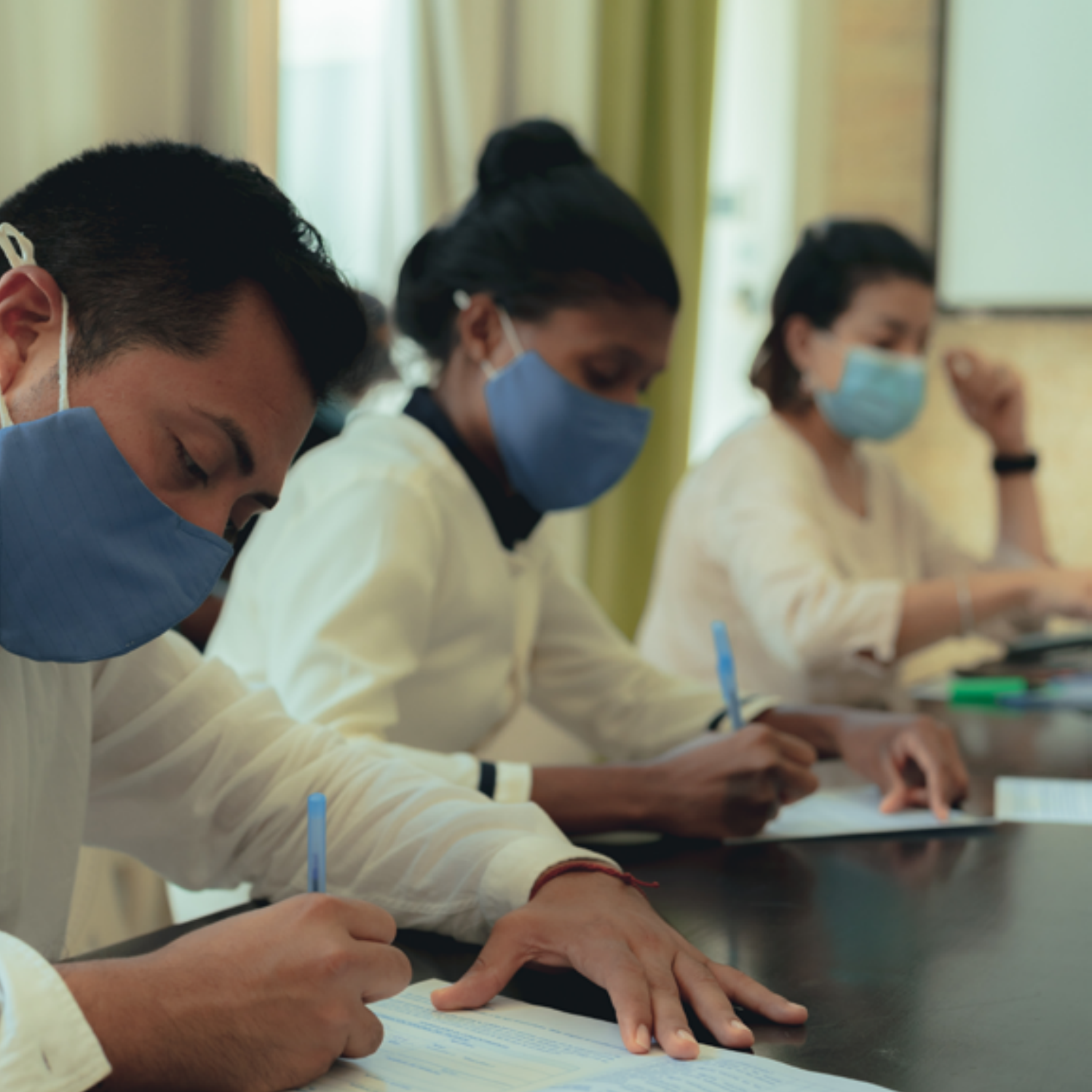#### NEW SAFETY PROTOCOLS IN PLACE FOR EDEN ROC CAP CANA

 At Eden Roc we are committed to the safety and wellbeing for our guests and staff. At this time after COVID 19 we feel that keeping our high standards, following precautions which we will regularly review to continually enhance safety for all.

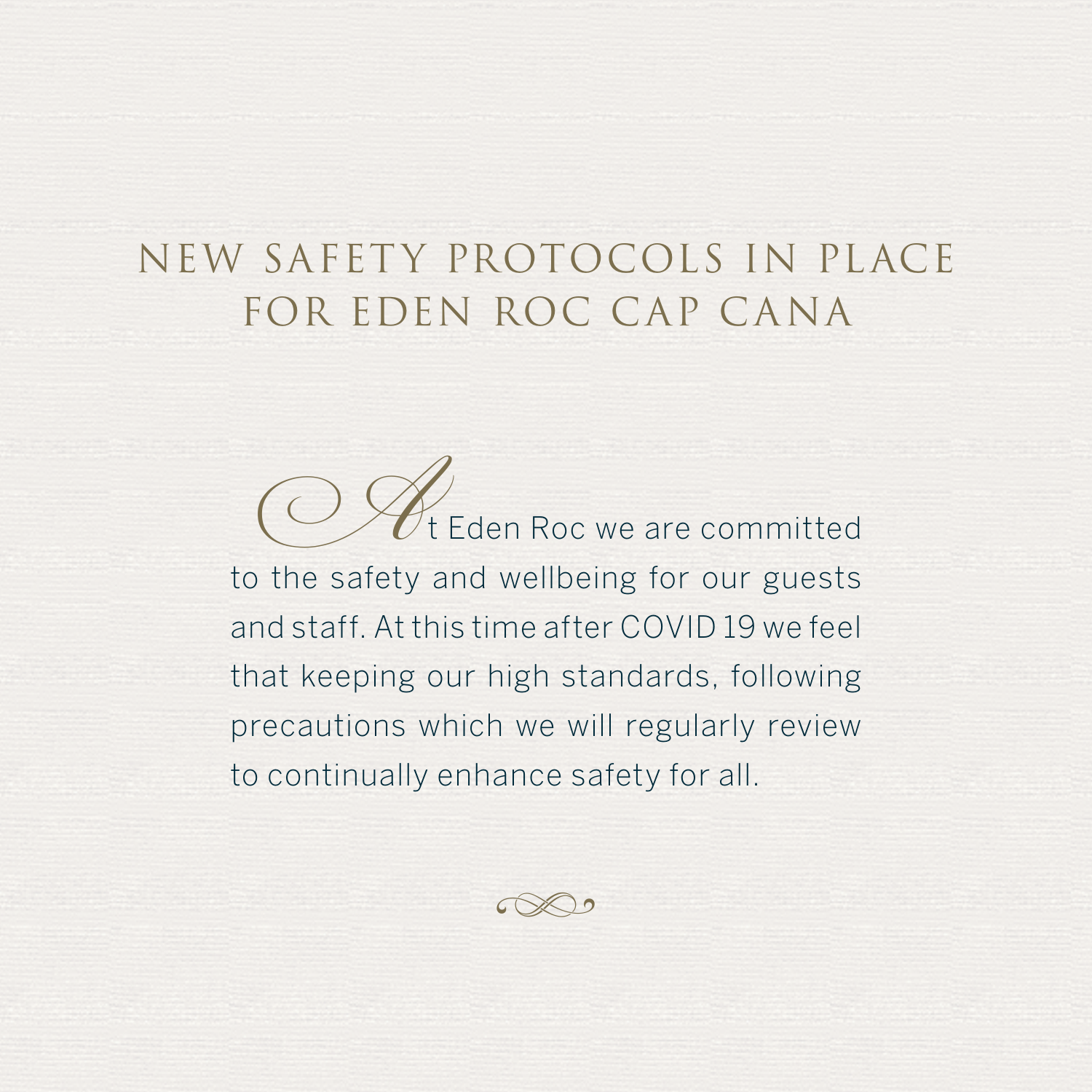



#### TEMPERATURE

For guests that do not meet requirements, we will provide an isolation room at Eden Roc to ensure our Medical team completes proper checkups for clearance on non-Covid related conditions.

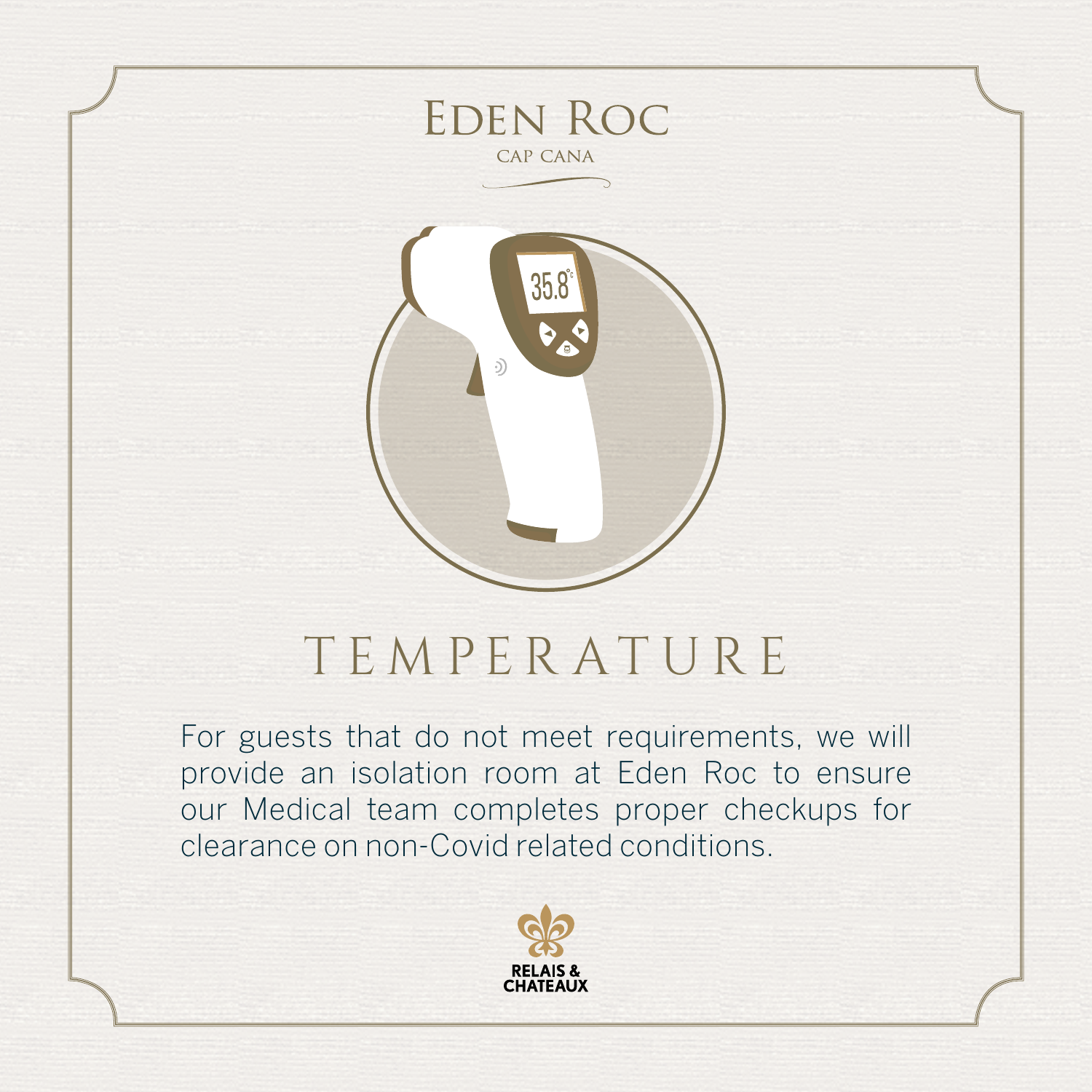



# SANITIZATION

Sanitizer stations are installed at various accessible locations within the resort for guests to use.

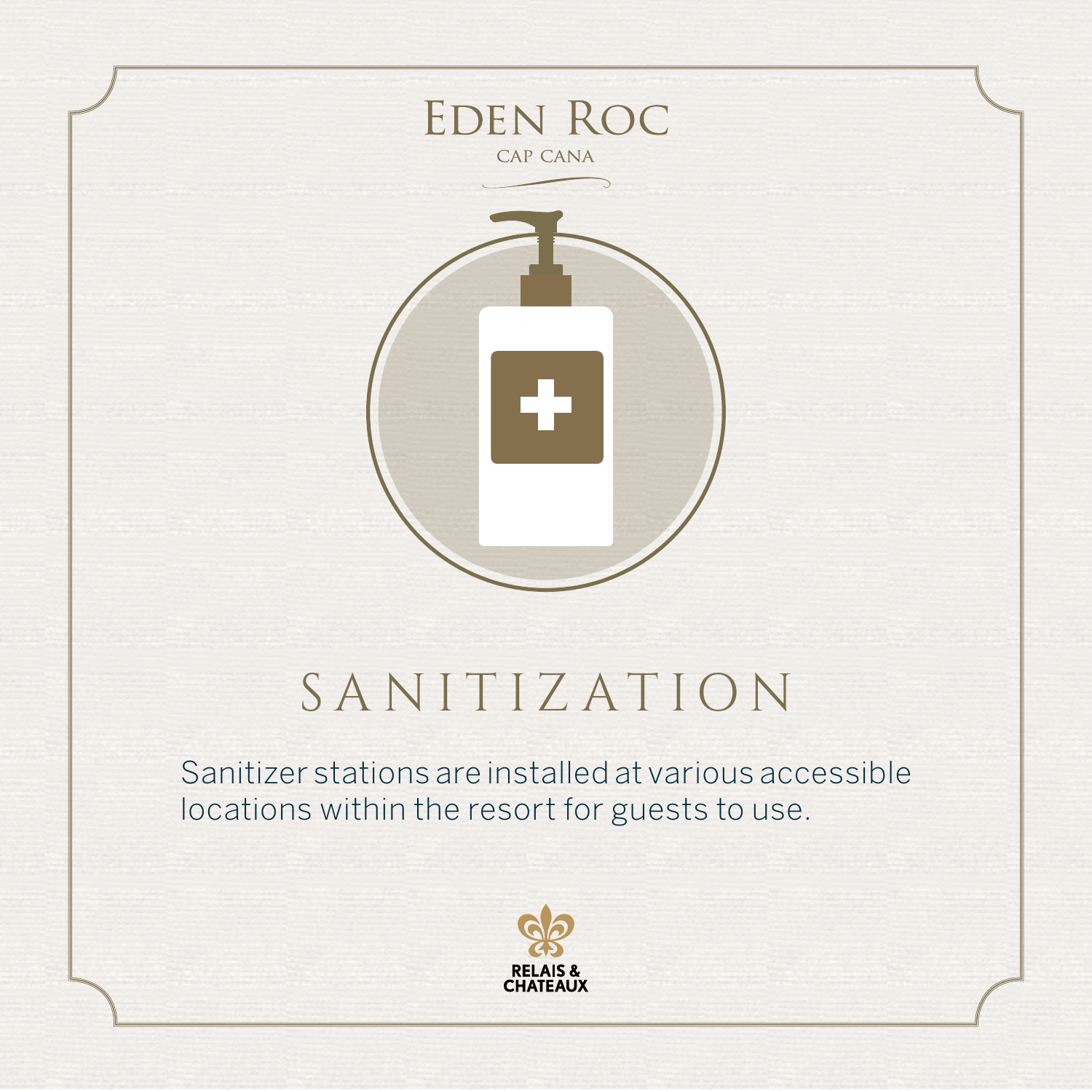



# DISINFECTION & CLEANING

All public areas surfaces are regularly cleaned with the appropriate frequencies. One being cleaned several times a day.

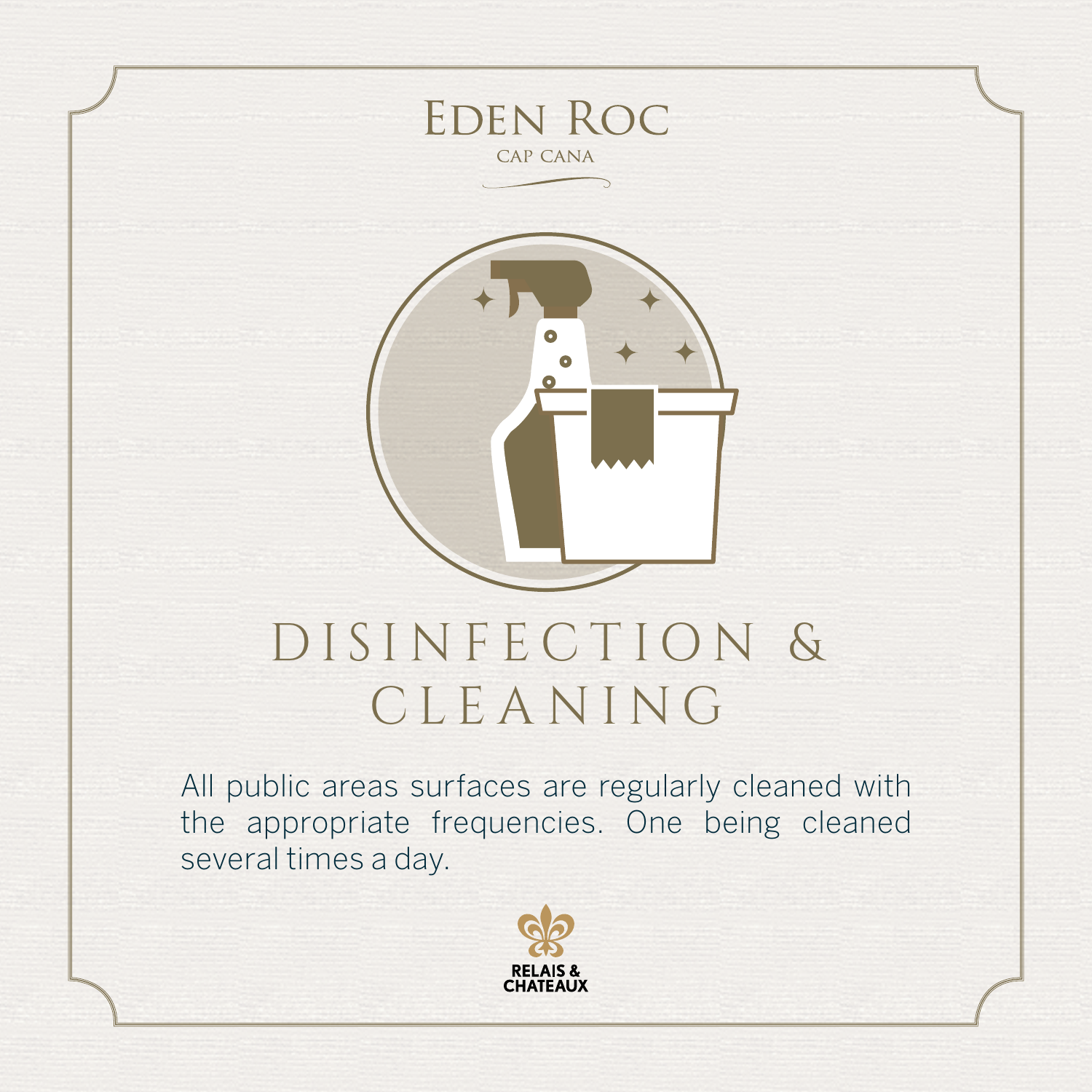



# SOCIAL DISTANCING

Social distancing is observed in all public, including the dining area, bars, and pool.

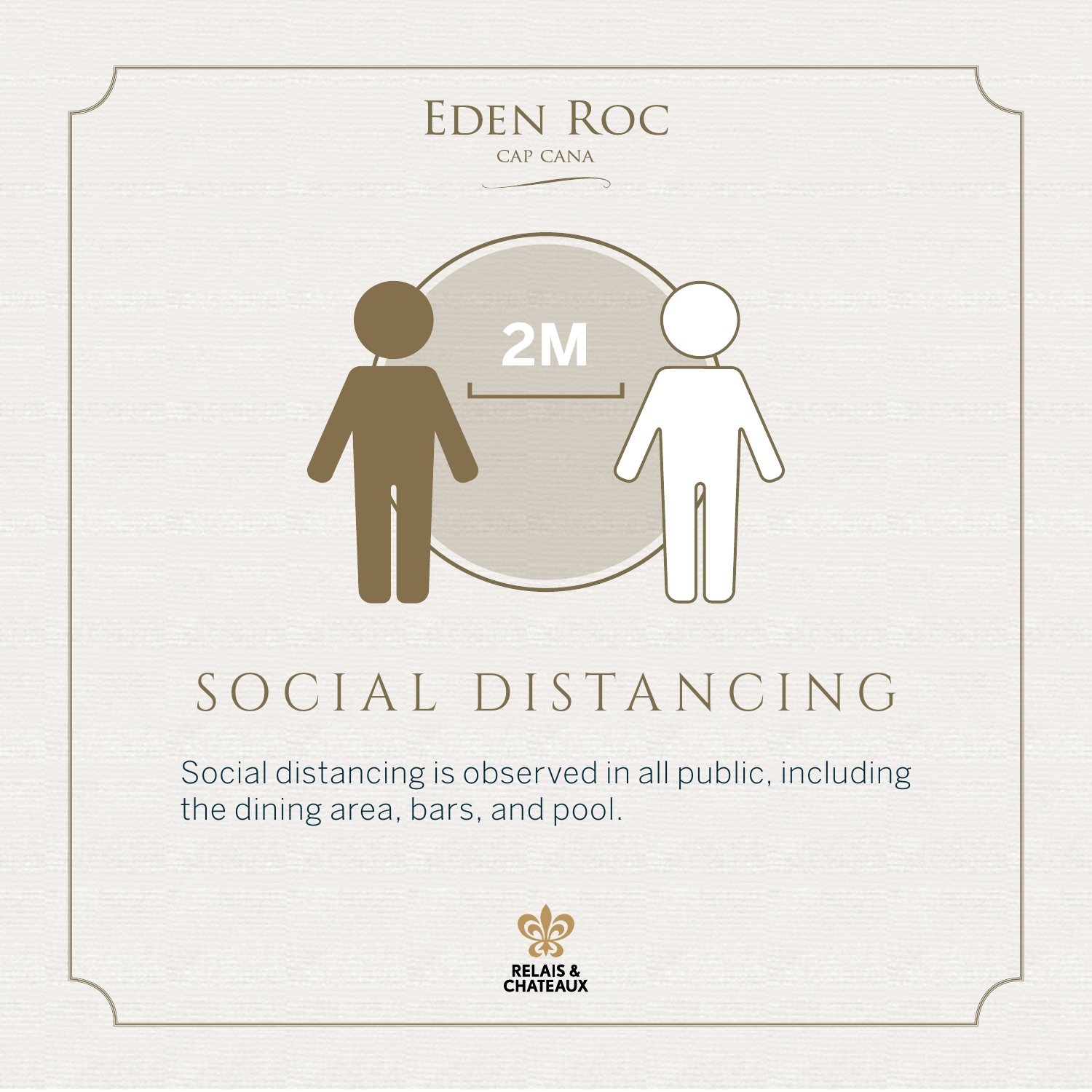



### PPES

#### All our staff are equipped with appropriate PPE's.

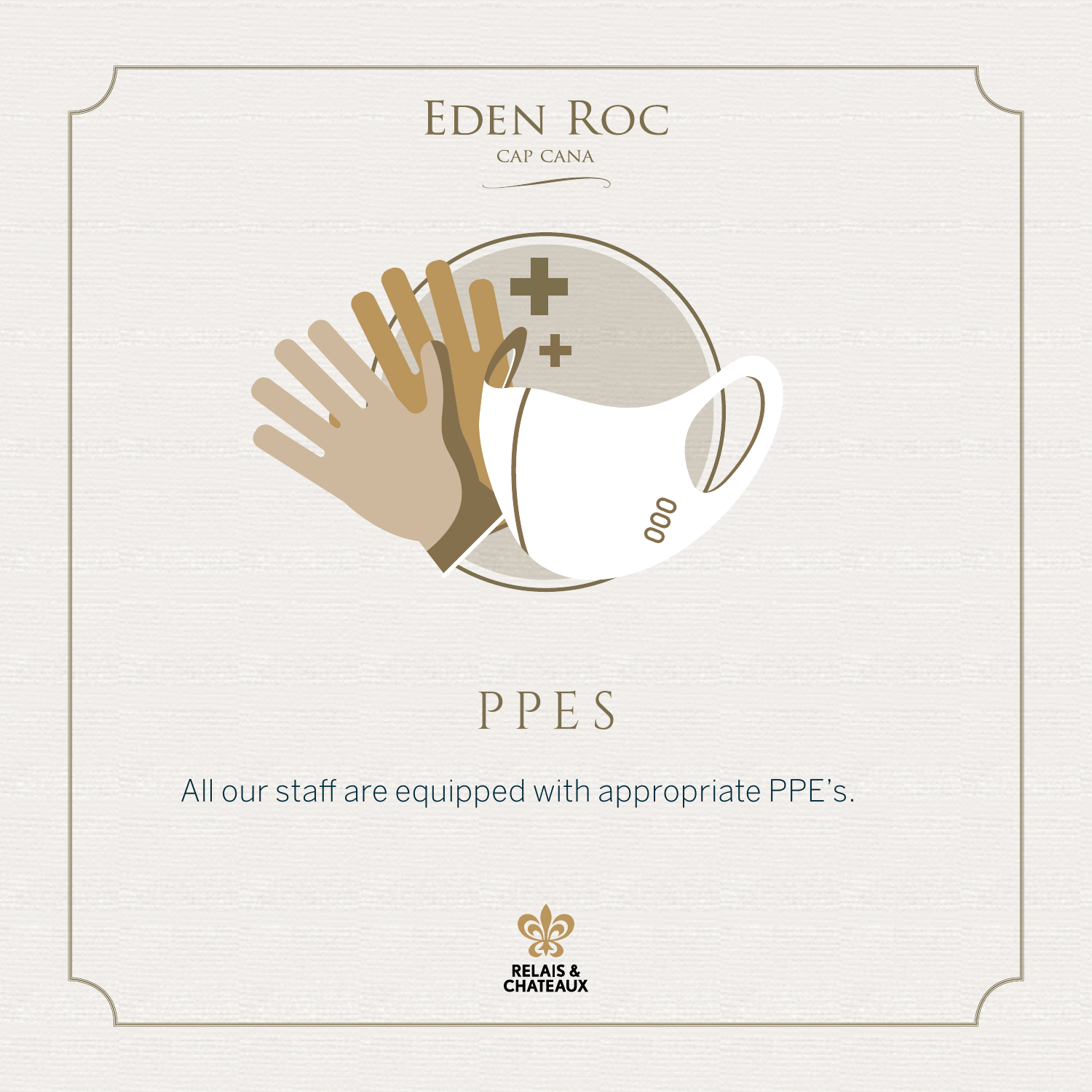



#### PAYMENTS

We offer online check in upon request.

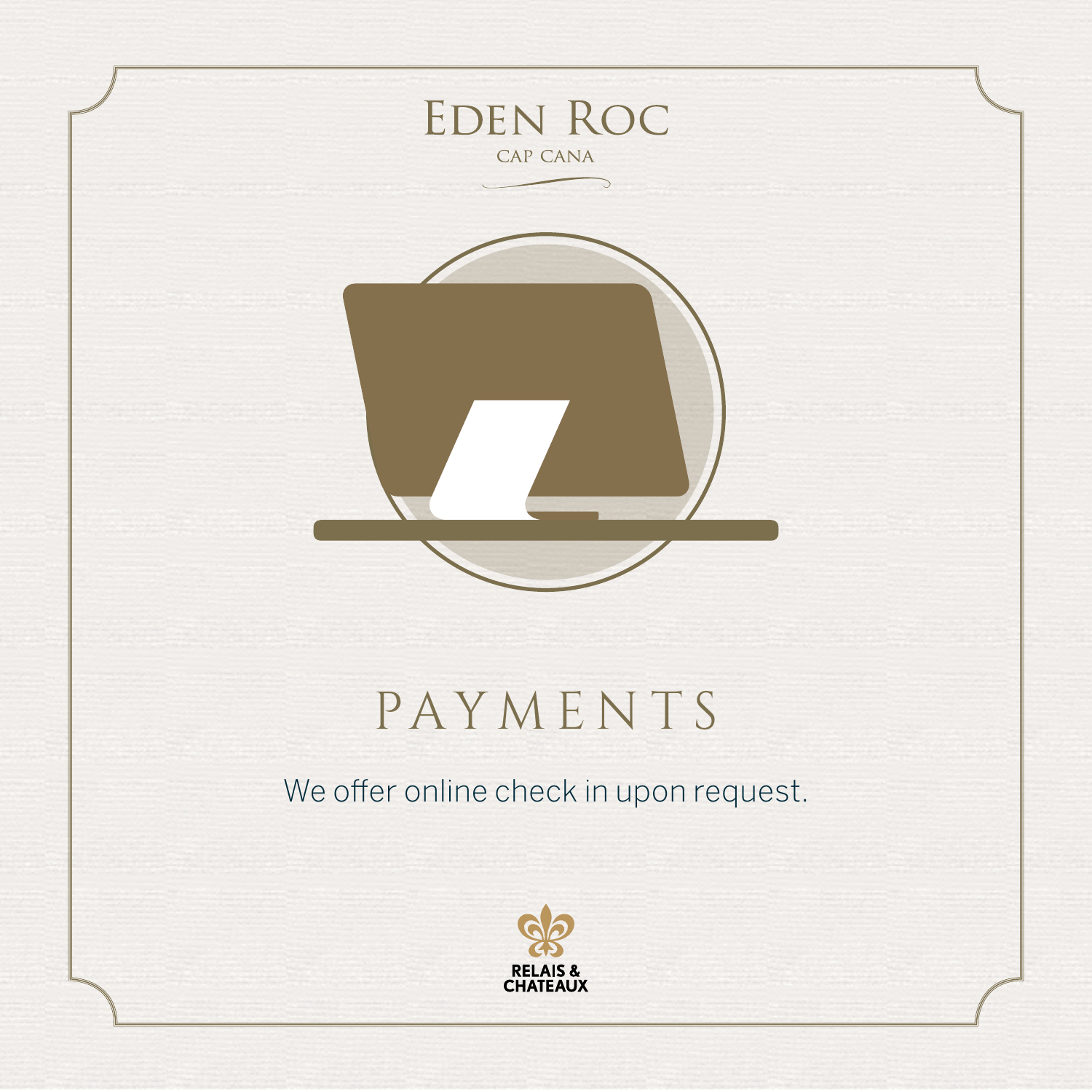



### ROOM ACCESS

This will be limited to one person which will have access for housekeeping and turn around services.

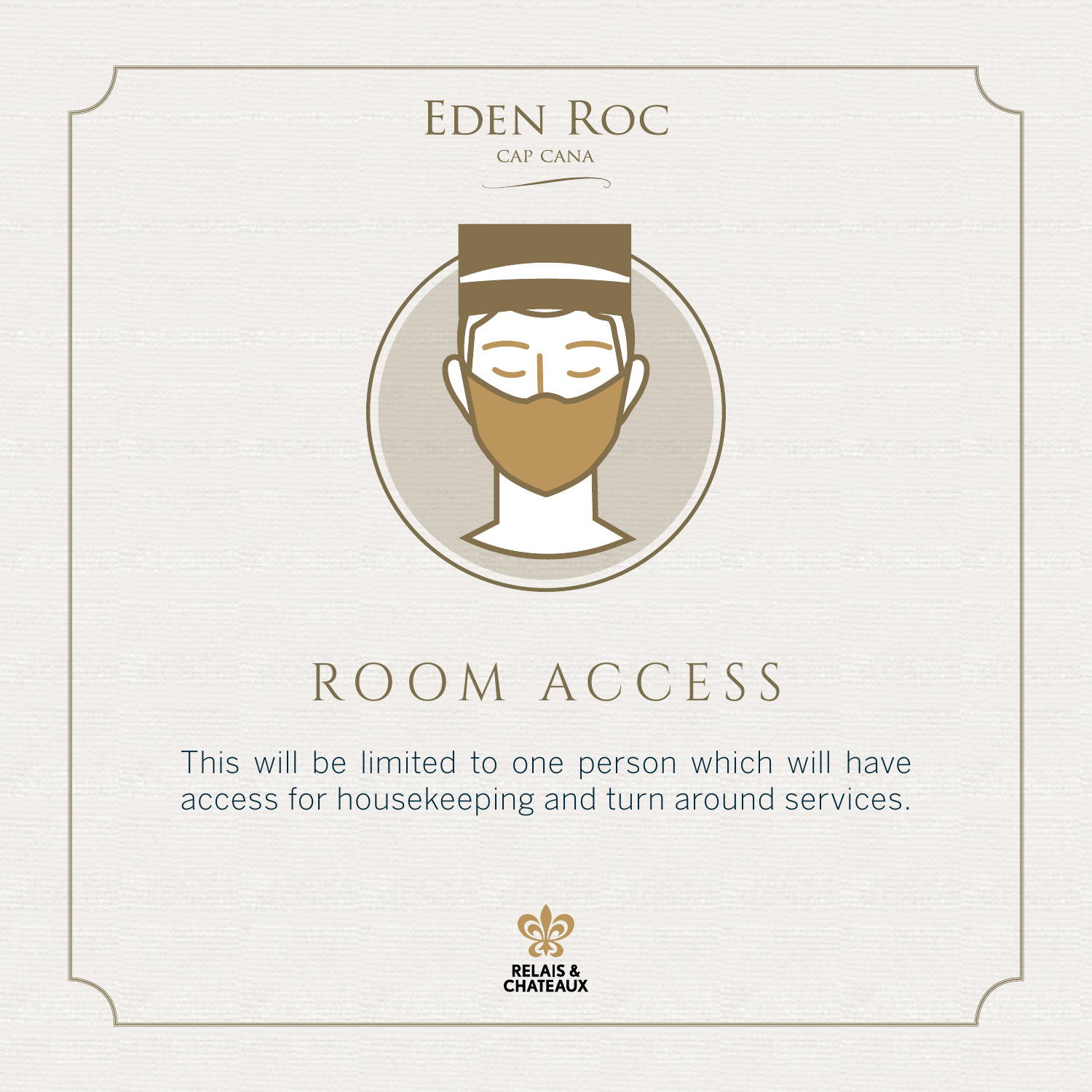



#### GUESTS

Fully vaccinated guests have the option of wearing masks in public areas within the hotel.

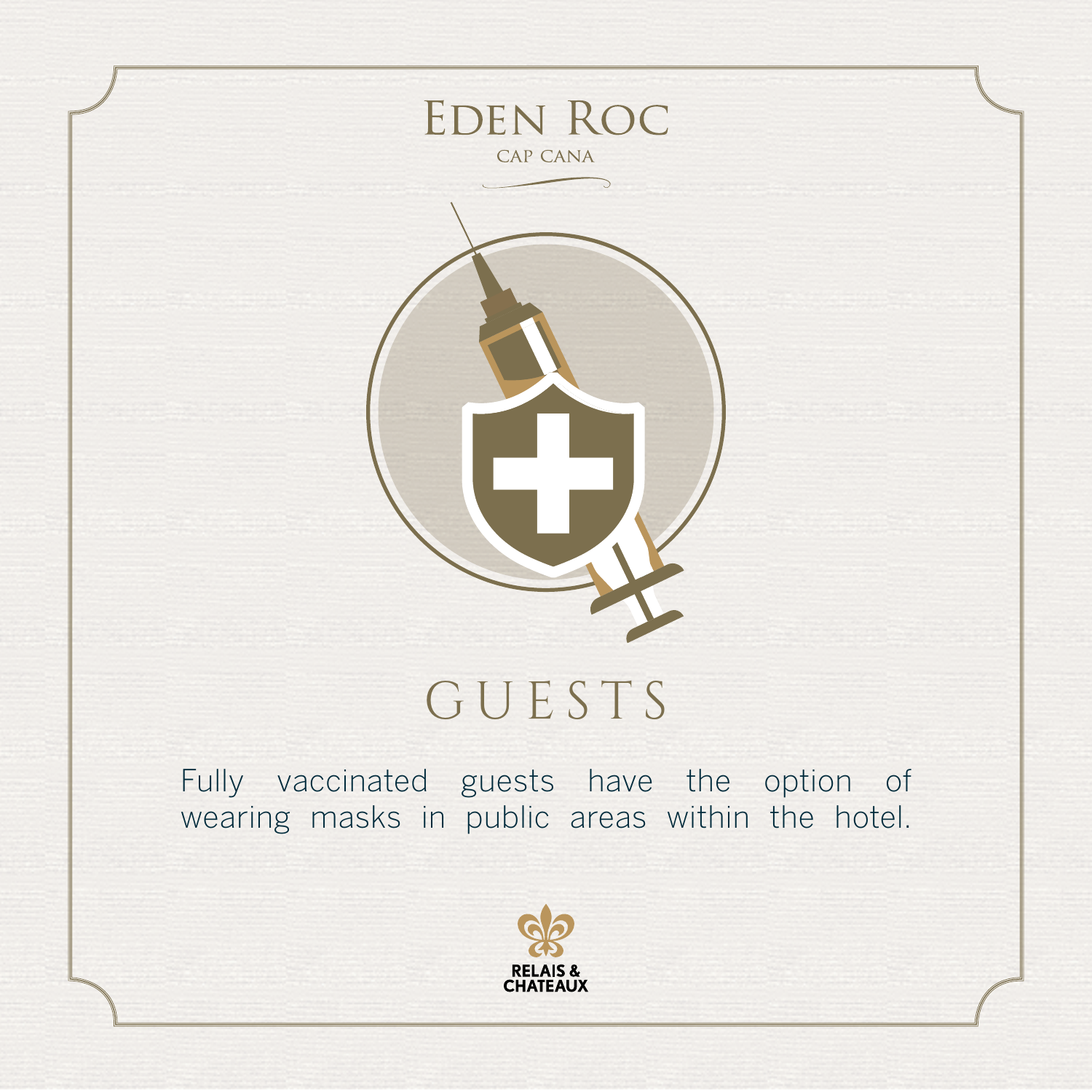



### LUGGAGE

#### On arrival the guest's luggage will be sanitized.

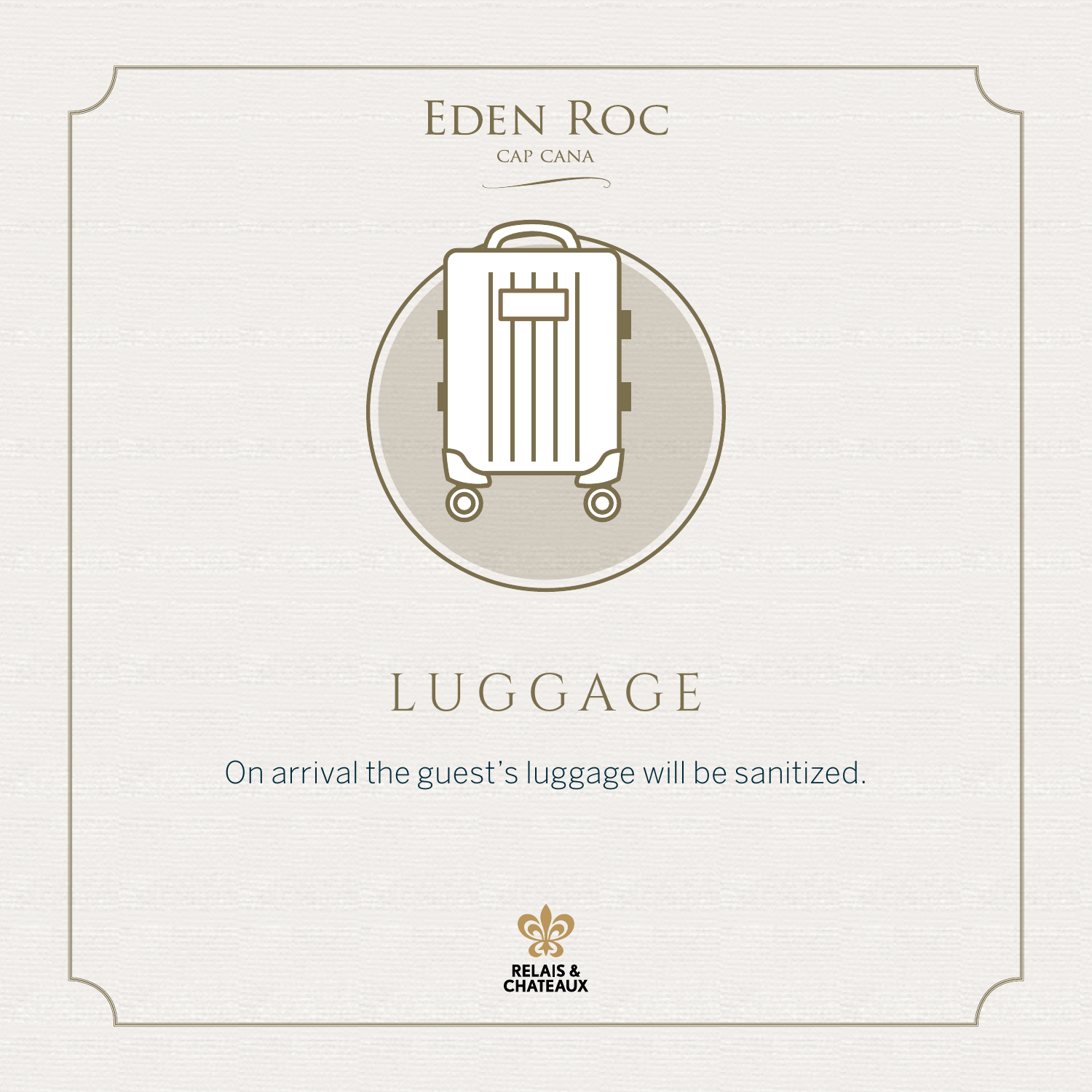

#### **COVID-19 RT-PCR:**

PCR: results in 48 hours USD 120 PCR EXPRESS: results in 24-36 hours USD 170

#### **COVID ANTIGEN:**

ANTIGEN: results within 24 hours USD 50

On-site medical assistance is provided by a third-party company and cancellation fee will apply for no show.

*Costs are per person. 40 USD fee per suite will apply for in suite medical services.*